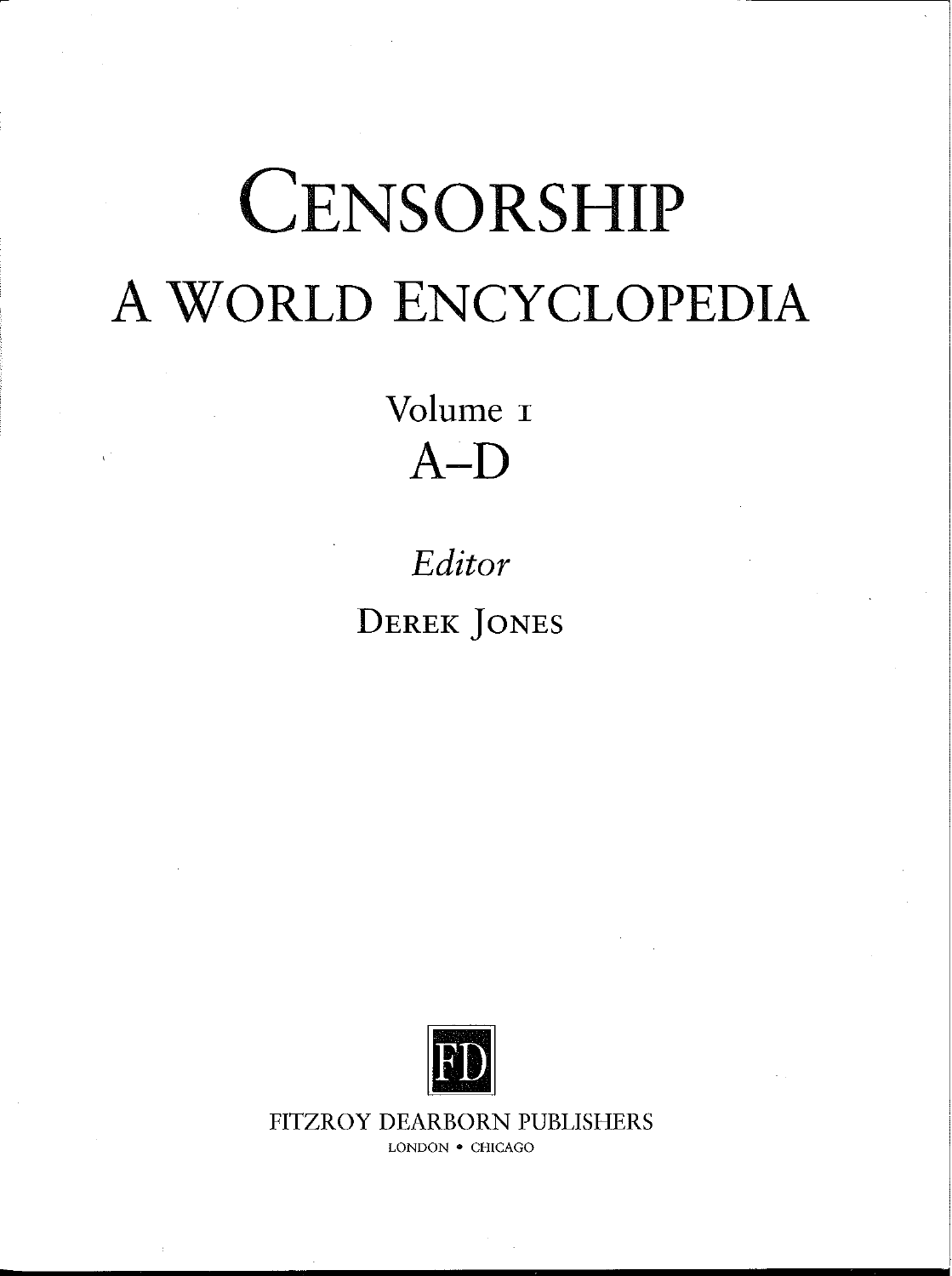## *AMOS 'N' ANDY* US radio and television comedy series, 1928-53

*Amos 'n'* Andy was a popular commercial radio and later television comedy series that drew on the "blackface" minstrel tradition that had its roots in slavery. The television programme was cancelled by the Columbia Broadcasting System (CBS) in 1953 after two seasons, due, at least in part, to pressures exerted by the National Association for the Advancement of Colored People (NAACP) and other civil rights groups.

*Amos 'n' Andy* was the first comedy series on network television in the United States to focus on African-American characters, although a short-lived programme, *Beulah* (1950-53), had featured a black maid in a white, Anglo-Saxon, Protestant context. Because of the controversy *Amos* 'n' *Andy* created, no television producer or commercial sponsor would risk investing in a black comedy show again until 1968.

When *Amos' 'n' Andy* came to television, racial segregation was still legally enforced in the southern states of the United States, and in much of the rest of the nation, blacks and whites had relatively little social contact. The mass media was the primary source of information about African-Americans for a significant part of the white audience. *Amos 'n' Andy* was the only mass-media representation that appeared to offer an inside view of life in an African-American community. Consequently the programme had enormous cultural significance for both blacks and whites.

Civil rights leaders objected to *Amos 'n' Andy* because they believed the programme would establish the formula for representation of blacks on television just as it had on radio. If this happened, they feared the racial stereotypes of the "comic Negro" that had been used by antebellum whites to rationalize and justify enslavement of Africans would continue to be perpetuated by television.

Set in Harlem, the story revolved around the activities of George Stevens, known as "the Kingfish", an inept con-man always looking for an easy dollar. His wife, Sapphire, and her mother were strong figures, usually at odds with the Kingfish because they wanted to "refine" him. The character Andrew Brown was usually the target of the Kingfish's schemes. Referred to as the "big dummy" by the Kingfish, Andy was a well-meaning but gullible simpleton. Amos was actually a minor character in the programme, a cab driver who seemed to represent the voice of reason. Madame Queen was Andy's girlfriend and Lightnin' was a slow-moving janitor. Much of the comedy centred on the absurdity of the Kingfish's schemes and their inevitable unravelling. Malapropisms, mispronunciations, and misunderstandings were the primary vehicles of the ironic humour. Disjunctures between the parodied form of rural, southern dialect spoken by the black characters and standard American English produced the irony.

Based on stock characters drawn from the blackface tradition, Amos represented a classic "Uncle Tom" stereotype simple, happy, eager to please; Saphhire was a shrewish, domineering "mammy"; and George represented a "coon" character — dandified, conniving, and shiftless. Derived from the word raccoon, "coon" is a pejorative term that was used by whites to describe black men who did not stay in their "place" within the racial hierarchy of segregated America. Within the blackface tradition, white men (usually Irishmen) in make-up imitated and parodied black singers and dancers. In the television version of *Amos* 'n' *Andy,* the black actors were imitating whites imitating blacks. The original inspiration that lay buried deeply beneath these masks was derived from the folk cultures of West Africa.

*Amos 'n' Andy* was originally created and performed in the early 19208 by two white, vaudeville actors, Freeman Goshen and Charles Correll. They were the first blackface minstrel team on radio. Beginning as a local programme in Chicago in 192.8, *Amos 'n'* Andy became a nationally syndicated programme in 1929. Broadcast by the National Broadcasting Company (NBC) from 6;oo to 6:15 p.m., six nights a week, *Amos 'n' Andy* was one of the most popular programmes in the history of radio. At the height of its popularity it reached 53 per cent of the radio audience, approximately 40 million people. Goshen and Correll became the highest-paid actors on radio, and were invited to perform at the White House by president Herbert Hoover. The programme was expanded into a half-hour comedy series, and ran continuously until it moved to television in 1951. The success of *Amos 'n'* Andy inspired many other blackface minstrel radio shows.

As early as 1931, the black press, led by the *Pittsburgh Courier,* a weekly newspaper with a national circulation, condemned *Amos 'n' Andy* as detrimental to African-Americans'• self-respect. A petition with over 740,000 signatures was presented to the Federal Radio Commission (FRC) in 1931 by the NAACP with a formal request to remove *Amos'n'Andy* from the air. The FRC ignored the petition, and the protest dissipated until the programme was re-created for television with an African-American cast.

Even after production of the television programme had been cancelled, syndicated reruns of *Amos 'n' Andy* continued to be widely circulated by local stations in the United States for the next decade. In the early 19605, the controversy heated up again. In 1963, CBS Films announced that reruns of *Amos 'n' Andy* had been sold to two African countries, Kenya and Nigeria. Shortly afterwards, the Kenyan government banned broadcast of Amos 'n' Andy. In 1964, when a Chicago television station announced that it was resuming reruns of the programme, it sparked another national protest. Sales of the reruns plummeted and CBS withdrew the programme from its syndication market in 1966. The programmes are, however, for sale today on the Internet.

The controversy over *Amos 'n'* Andy continues, especially among African-American intellectuals and entertainers. Despite the protests, the radio and television shows attracted sizeable black audiences. The television show was remarkably wellcrafted for its time and the comic genius of the black actors Tim Moore, Spencer Williams, and Ernestine Wade, who played the leading roles, is now generally recognized. The emergence in the 199os of a postmodern black aesthetic, which recognizes the ambiguities encoded in the performance and reception of the "double-voiced" narratives of African-American culture, has repositioned academic debates about *Amos 'n'* Andy within a more complex historical context. The postmodern position